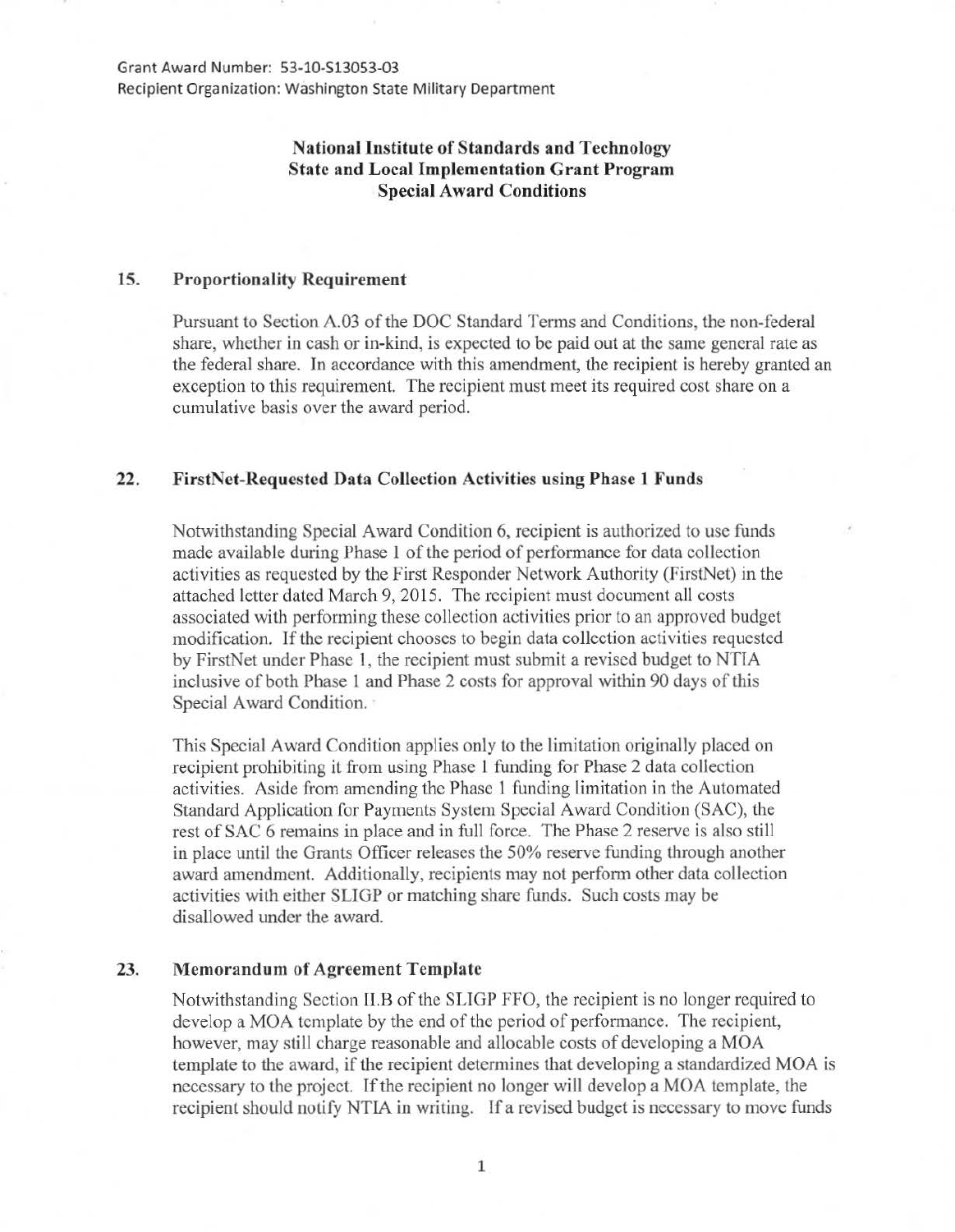### Grant Award Number: 53-10-S13053-03

Recipient Organization: Washington State Military Department

initially budgeted for the MOA template development to another object class category, it may be done at the same time as the revised budget for FirstNet-requested data collection activities is submitted.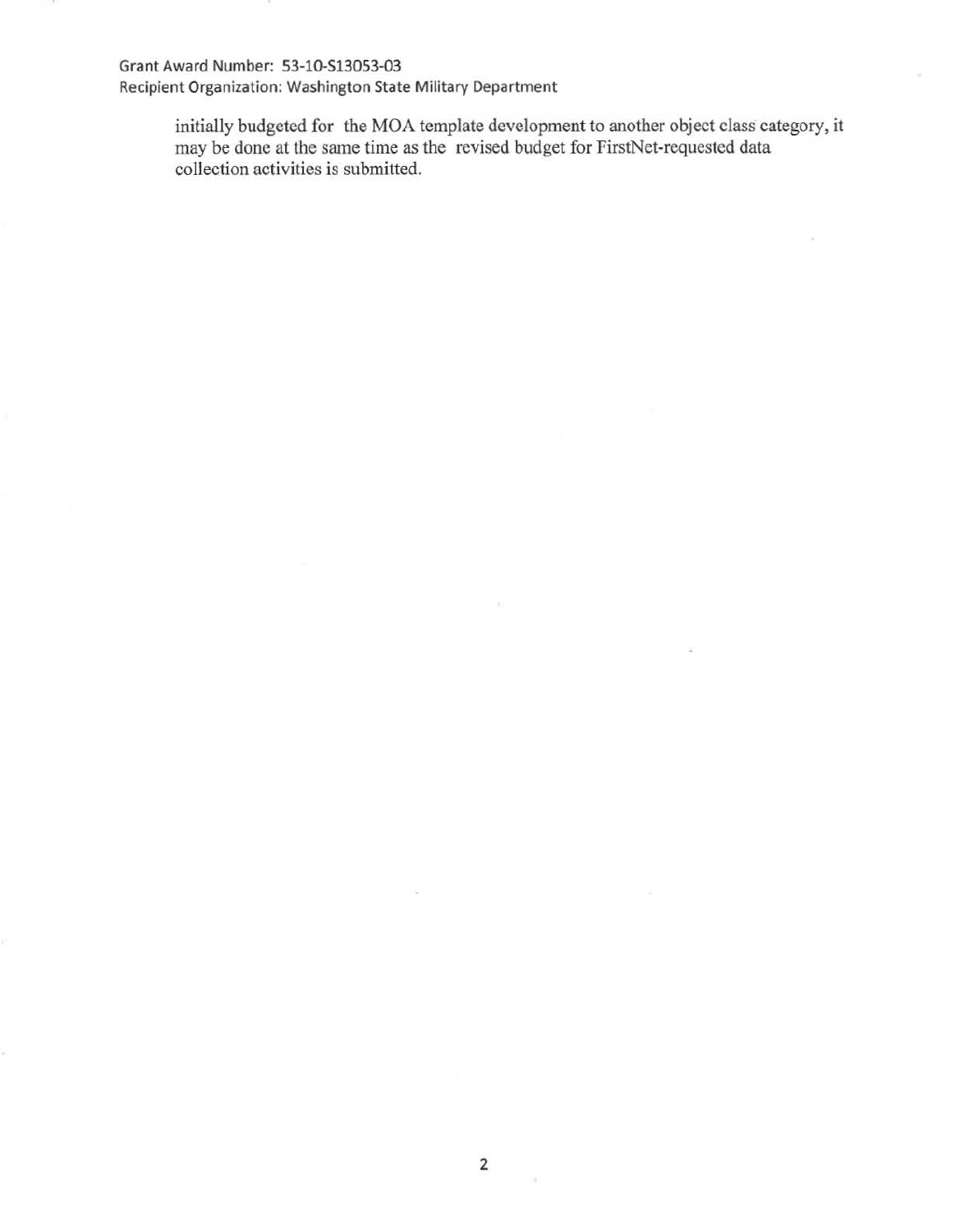

March 9, 2015

The Honorable Lawrence E. Strickling Assistant Secretary for Communications and lnformation U.S. Department of Commerce 1401 Constitution Avenue, N.W. Washington, D.C. 20230

RE: SLJGP Second Phase- Finalized Data Collection Elements

Dear Assistant Secretary Strickling:

The First Responder Network Authority (FirstNet) has confirmed its approach to data collection for the second phase of the State and Local Implementation Grant Program (SUGP) following meetings with, and the receipt of input from, the State Single Points of Contact (SPOCs). Based on the processes and anticipated timing for the development of the Comprehensive Network Solution(s) Request for Proposal and State Plans for building, operating, and deploying the nationwide public safety broadband network, along with the feedback from many SPOCs, FirstNet bas concluded that the attached data collection elements are those that would be useful for the second phase of SLIGP and will pursue accordingly.

The attached data elements are intended to maximize the collection of stakeholder inputs for FirstNet's planning process to help shape the Nationwide Public Safety Broadband Network acquisition and ultimately the State Plans that are delivered to each Govemor. In particular, FirstNct will request data from the States on five general topics:

- I) Coverage desired coverage areas and deployment phases
- 2) Users and Operational Areas- information on potential user base and their operational areas
- $3)$  Capacity Planning information on applications and data usage
- 4) Current Providers / Procurement information on current service providers, plans, and potential barriers to adoption
- 5) State Plan Decision documentation of the process and potential barriers for State Plan decision-making

I thank you for your prompt attention to this matter and, as always, look forward to *ow·* ongoing partnership on SUGP endeavors.

Sincerely

TJ Kennedy Actigg Executive Director First Responder Network Authority

cc: Stephen Fletcher, Associate Administrator for Public Safety National Telecommunications and Information Administration